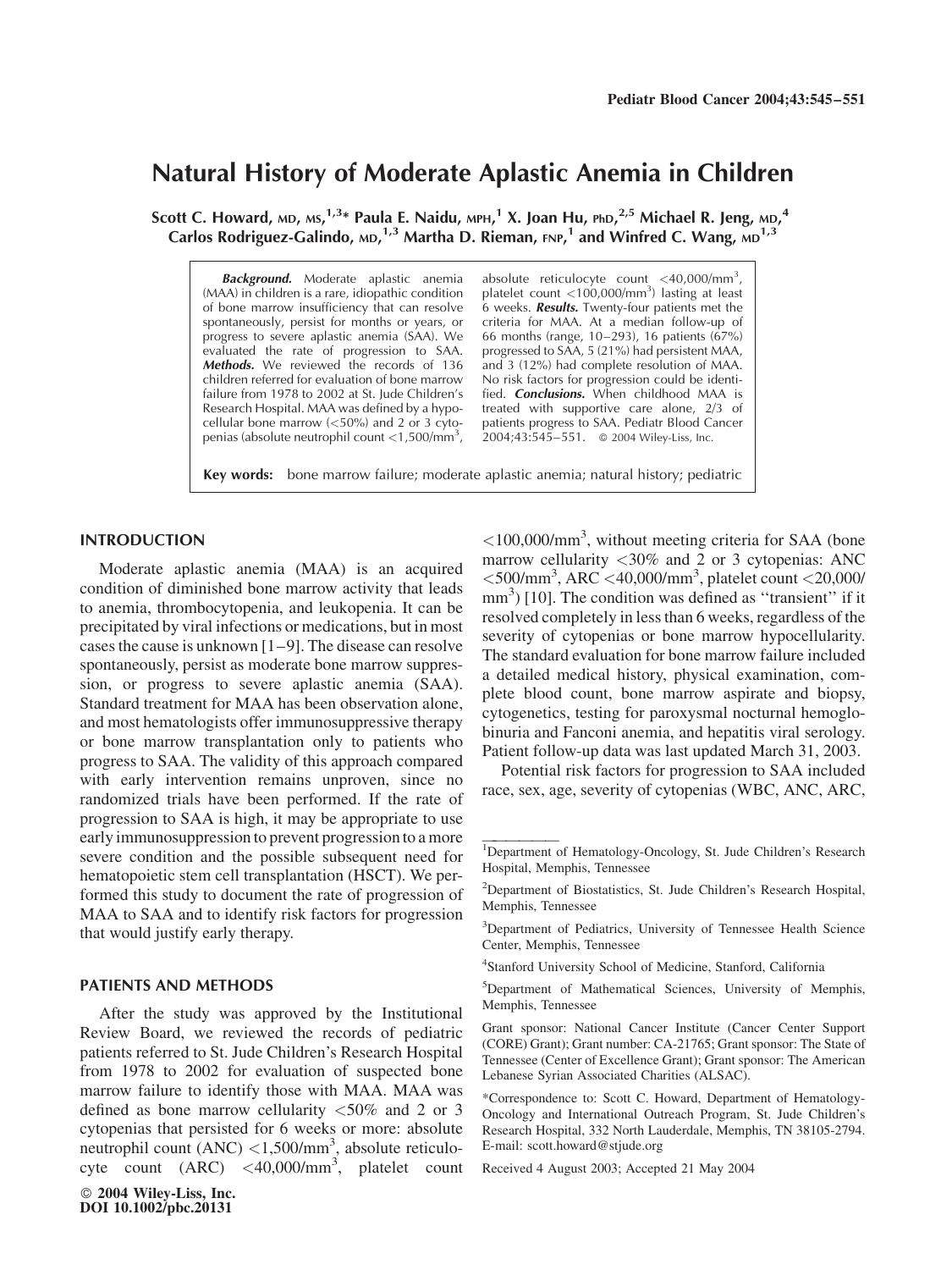## 546 Howard et al.

platelet count), elevation of the red blood cell mean corpuscular volume (MCV), and the percentage of fetal hemoglobin. A Cox proportional hazards model was used to study the relationship of time to progression and the potential risk factors. Statistical analysis was conducted using S-Plus (MathSoft, Inc.) and the significance level was set at  $P = 0.05$ . Missing data were assumed to be random. Statistical analysis of the prognostic importance of the rate of decline of blood cell counts or time to the nadir of counts could not be performed because of the small number of patients and variable schedule of blood sampling.

# RESULTS

A total of 136 cases of aplastic anemia were reviewed (Table I). Idiopathic acquired aplastic anemia was diagnosed in 112 patients (82%) and 24 (18%) met the criteria for moderate severity. The ages of the 24 patients ranged from 2 to 18 years (median, 8 years) (Table II). Ten (42%) were female; 19 were Caucasian, 3 African-American, 1 Asian, and 1 Hispanic. Of the 24 patients with MAA, 11 presented with symptomatic thrombocytopenia, 4 with symptomatic anemia, 6 with both of these cytopenias, 1 with dystrophic nails (but no other evidence of dyskeratosis congenita), and 2 with abnormalities found

TABLE I. Patients Referred to St. Jude Children's Research Hospital for Evaluation of Suspected Bone Marrow Failure (1978–2002)

| Diagnosis                           | Number |
|-------------------------------------|--------|
| Idiopathic acquired aplastic anemia | 112    |
| Transient aplastic anemia           | (1)    |
| Mild aplastic anemia                | (4)    |
| Moderate aplastic anemia            | (24)   |
| Severe aplastic anemia              | (80)   |
| Unclassifiable aplastic anemia      | (3)    |
| Paroxysmal nocturnal hemoglobinuria | 2      |
| Fanconi anemia                      | 19     |
| Dyskeratosis congenita              | 3      |
| Total                               | 136    |

Transient aplastic anemia, idiopathic acquired aplastic anemia that resolves completely in less than 6 weeks. Mild aplastic anemia, bone marrow hypocellularity and two or three cytopenias that persist for 6 weeks or more, but not severe enough to meet criteria for moderate aplastic anemia (MAA). Moderate aplastic anemia, bone marrow cellularity <50% and two or three cytopenias that persist for 6 weeks or more: absolute neutrophil count <1,500/mm<sup>3</sup>, absolute reticulocyte count  $\langle 40,000/\text{mm}^3$ , platelet count  $\langle 100,000/\text{mm}^3$ ; but not severe enough to meet criteria for MAA. Severe aplastic anemia (SAA), bone marrow cellularity <30% and 2 or 3 cytopenias that persist for 6 weeks or more: absolute neutrophil count <500/mm<sup>3</sup>, absolute reticulocyte count <40,000/mm3 , platelet count <20,000/mm<sup>3</sup> . Unclassifiable aplastic anemia, data insufficient to make a diagnosis of transient, mild, moderate, or SAA (e.g., bone marrow cellularity not documented); or other causes of bone marrow aplasia not adequately excluded (e.g., lack of PNH or Fanconi anemia tests).

on a screening complete blood count. Of the 24, 2 lacked cytogenetic evaluation, 6 lacked paroxysmal nocturnal hemoglobinuria testing, and 3 lacked Fanconi anemia testing. In only one case (patient 5), did infectious hepatitis precede MAA. None of the patients were diagnosed with Fanconi anemia or PNH at the time they presented with MAA. Eleven of these have been reported previously [11]. An additional patient that had been included in the previous report is not included in the current study, since his bone marrow cellularity was found to be  $>50\%$  when reviewed.

Patients were treated with supportive care alone, except for three patients: two received prednisone for treatment of presumed immune thrombocytopenic purpura (ITP) (patient 5 in Table II) or Evans syndrome (patient 13) and one (patient 11) was treated with prednisone for 4 months before progression of MAA to SAA. Patient 5 had a normocellular bone marrow at presentation and was diagnosed with Evans syndrome. He was treated with oral prednisone for 1 month which was associated with improvement in ARC but a decrease in platelet count. Prednisone was stopped when MAAwas diagnosed on the basis of persistent trilineage cytopenia and hypocellular bone marrow. Patient 13 was initially diagnosed with ITP, and was referred when he did not respond to 10 weeks of oral prednisone therapy. Bone marrow was not examined at the time of presentation, but at the time of referral, a bone marrow examination revealed amegakaryocytic thrombocytopenia, a condition with a known risk for progression to aplastic anemia [12,13]. Ten weeks later MAA was diagnosed.

With a median follow-up of 66 months, 16 patients (67%) progressed to SAA at a median of 9.5 months (range, 2–290 months) after diagnosis. Five (21%) had persistent MAA at a median of 32 months (range, 25– 118 months), and 3 (12%) had complete resolution of MAA at a median of 7 months (range, 2–11 months) after diagnosis (Table III). Figure 1 shows the Kaplan–Meier estimate and the 95% confidence interval for progressionfree survival at 36 months. The proportion whose MAA resolved over time is also shown in Figure 1. The 3-year progression-free survival was 43.5% (standard error, 24.3%). None of the potential risk factors were significantly associated with disease progression (Table IV), except for a marginal association of a lower platelet count nadir during the initial six weeks ( $P = 0.07$ ). The relative risk of progression was 1.8 (95% confidence interval, 1 to 3.4) for every 20,000/mm<sup>3</sup> decrement in the platelet count nadir; for example, a patient with a platelet count nadir of  $30,000/\text{mm}^3$  would have an estimated 80% higher risk of progression than one with a nadir of 50,000/mm<sup>3</sup>. There was no significant correlation between bone marrow cellularity or the percentage of hemoglobin F at diagnosis, nor in the nadir of the ANC and the subsequent clinical course (data not shown).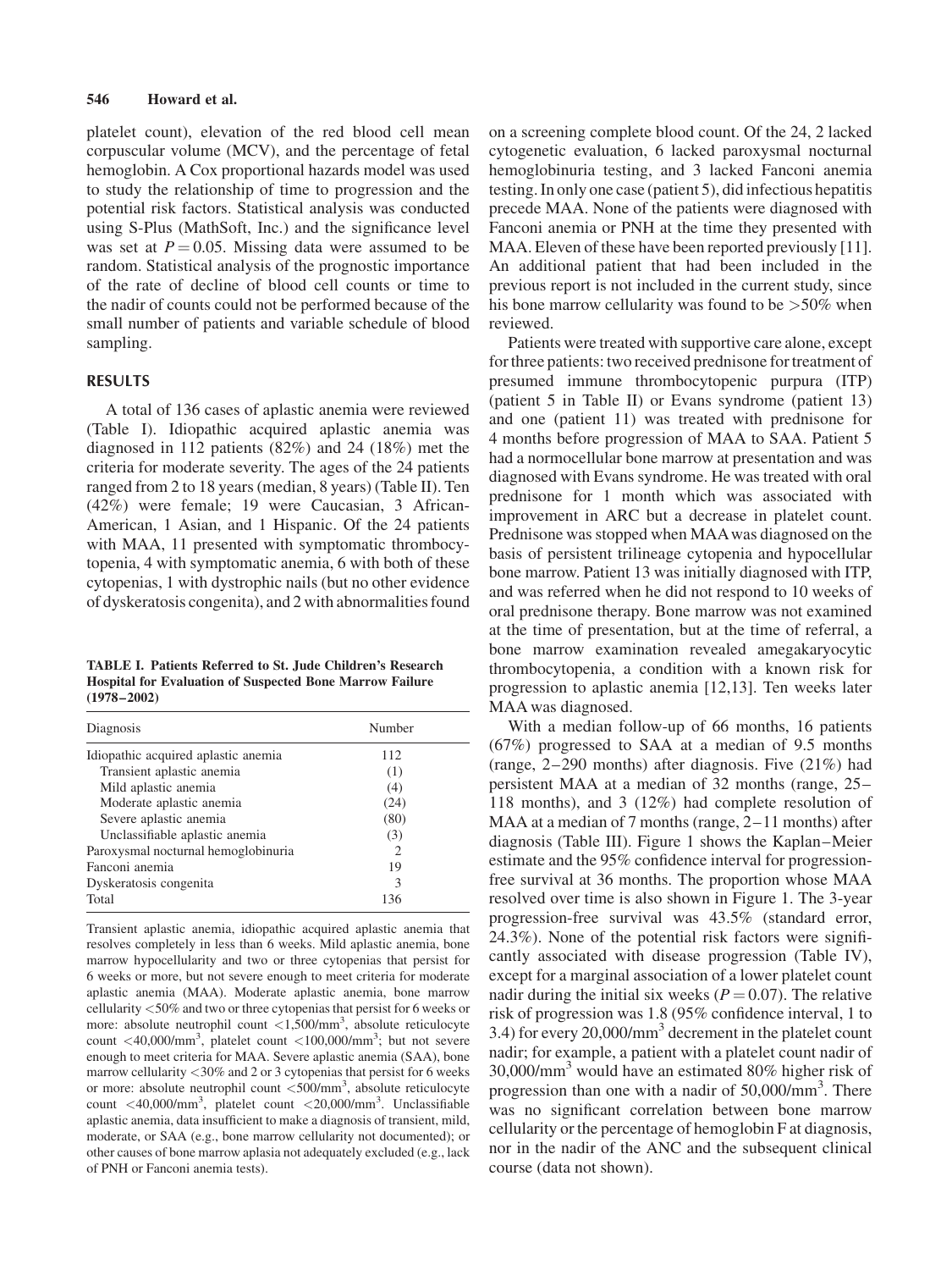| Pt no                                          | Sex                               | Race         | Age at diagnosis<br>(years) | Lowest WBC<br>$(\times 1,000/\text{mm}^3)$<br>(x1,000/nm) | Lowest ANC<br>(per $\mathrm{mm}^3$ ) | Lowest platelet count<br>$(\times 1,000/\text{mm}^3)$ | $(\times1{,}000\mathrm{mm}^3)$<br>Lowest ARC | MCV <sub>(L)</sub><br>Highest | Comments <sup>a</sup>                                                                                                                                                                                                                                                                                                                                                          |
|------------------------------------------------|-----------------------------------|--------------|-----------------------------|-----------------------------------------------------------|--------------------------------------|-------------------------------------------------------|----------------------------------------------|-------------------------------|--------------------------------------------------------------------------------------------------------------------------------------------------------------------------------------------------------------------------------------------------------------------------------------------------------------------------------------------------------------------------------|
|                                                |                                   | White        | $1.7\,$                     |                                                           | 252                                  |                                                       | 11.6                                         | 95                            |                                                                                                                                                                                                                                                                                                                                                                                |
| $ \sim$ $\sim$                                 | $\Sigma$ $\overline{\phantom{1}}$ | White        | 6.3                         |                                                           | 56                                   | $\frac{5}{2}$                                         | 34.9                                         | 106                           | Not tested for PNH at initial work-up                                                                                                                                                                                                                                                                                                                                          |
|                                                |                                   | Asian        | 6.6                         | $\frac{218}{2.8}$                                         | 532                                  | 28                                                    | 37.6                                         | 96                            | Not tested for PNH, Fanconi, or peripheral blood<br>cytogenetic abnormalities at initial work-up;                                                                                                                                                                                                                                                                              |
|                                                |                                   |              |                             |                                                           |                                      |                                                       |                                              |                               | parents work with radioactive materials                                                                                                                                                                                                                                                                                                                                        |
|                                                | Z                                 | White        | 14.6                        | 2.2                                                       | 748                                  | $\Box$                                                | 5.1                                          | $\approx$                     |                                                                                                                                                                                                                                                                                                                                                                                |
| 4 N                                            | $\geq$                            | White        | 6.2                         | 1.4                                                       | 840                                  | $\circ$                                               | 28.6                                         | 112                           | Infectious hepatitis 3 months prior to MAA, treated<br>for Evans syndrome with prednisone for 1 month                                                                                                                                                                                                                                                                          |
|                                                |                                   |              |                             |                                                           |                                      |                                                       |                                              |                               | prior to diagnosis of MAA                                                                                                                                                                                                                                                                                                                                                      |
|                                                | щ                                 | White        | 8.2                         |                                                           | 218                                  | $\varphi$                                             | g                                            | 101                           |                                                                                                                                                                                                                                                                                                                                                                                |
| $\infty$ $\sim$ $\infty$                       | $\geq$                            | White        | 5.0                         | 1.3                                                       | 130                                  | 246                                                   | 14.2                                         | 108                           |                                                                                                                                                                                                                                                                                                                                                                                |
|                                                | $\mathbb{L}$                      | <b>Black</b> | 10.1                        | 2.5                                                       | 850                                  | 86                                                    | 72.2                                         | 92                            | Not tested for Fanconi or peripheral blood                                                                                                                                                                                                                                                                                                                                     |
|                                                |                                   |              |                             |                                                           |                                      |                                                       |                                              |                               | cytogenetic abnormalities at initial work-up;<br>mononucleosis 3 months prior to MAA                                                                                                                                                                                                                                                                                           |
|                                                | ⋝                                 | White        | 4.8                         | 3.5                                                       | 703                                  |                                                       | 42.5                                         | 100                           | Not tested for PNH at initial work-up                                                                                                                                                                                                                                                                                                                                          |
| $\frac{1}{2}$                                  |                                   | White        | 8.0                         | 2.8                                                       |                                      |                                                       | 25.9                                         | 109                           |                                                                                                                                                                                                                                                                                                                                                                                |
| $\Box$                                         | 山 山                               | White        | 11.2                        | 1.3                                                       | 578<br>714                           | 950                                                   | 49.4                                         | 99                            | Not tested for PNH or Fanconi at initial work-up;                                                                                                                                                                                                                                                                                                                              |
|                                                |                                   |              |                             |                                                           |                                      |                                                       |                                              |                               | treated with prednisone at diagnosis of MAA                                                                                                                                                                                                                                                                                                                                    |
| $\overline{c}$                                 | Щ                                 | Black        | 14.0                        | 1.3                                                       | 52                                   | 23                                                    | 22.2                                         | 50                            | Treated with phenobarbital and macrodantin                                                                                                                                                                                                                                                                                                                                     |
| 13                                             | $\geq$                            | White        | 3.5                         | 2.8                                                       | 784                                  | $\infty$                                              | 24.8                                         | $\overline{9}$                | Treated for ITP with prednisone for 10 weeks                                                                                                                                                                                                                                                                                                                                   |
|                                                |                                   |              |                             |                                                           |                                      |                                                       |                                              |                               | before MAA diagnosis                                                                                                                                                                                                                                                                                                                                                           |
| $\begin{array}{c}\n 14 \\  20 \\  \end{array}$ | $\Xi \Sigma$ H                    | White        | 12.9                        | $\ddot{1}$                                                | 549                                  | $\overline{c}$                                        | 42.0                                         | 102                           |                                                                                                                                                                                                                                                                                                                                                                                |
|                                                |                                   | Hispanic     | 9.7                         | 2.7                                                       | 567                                  | 60                                                    | 17.7                                         | $\overline{9}$                |                                                                                                                                                                                                                                                                                                                                                                                |
|                                                |                                   | White        | 16.4                        | 2.3                                                       | 868                                  | 35                                                    | 28.9                                         | 110                           | Treated with a "weight loss medication" prior to<br>MAA                                                                                                                                                                                                                                                                                                                        |
| 17                                             |                                   | White        | 12.9                        | 3.6                                                       | 1044                                 | $\circ$                                               | 20.5                                         | 102                           |                                                                                                                                                                                                                                                                                                                                                                                |
|                                                | F ΣΣ                              | White        | 18.4                        |                                                           | 476                                  |                                                       | 15.1                                         | 100                           |                                                                                                                                                                                                                                                                                                                                                                                |
| $\frac{8}{19}$                                 |                                   | White        | 12.1                        | $\frac{2.1}{2.3}$                                         | 920                                  | 35                                                    | 33.3                                         | $\Xi$                         | Not tested for PNH at initial work-up; dyskeratotic                                                                                                                                                                                                                                                                                                                            |
|                                                |                                   |              |                             |                                                           |                                      |                                                       |                                              |                               | fingernails and toenails, but no other evidence for<br>Dyskeratosis congenita                                                                                                                                                                                                                                                                                                  |
|                                                |                                   | White        | 8.2                         |                                                           | 357                                  | 28                                                    | 9.6                                          |                               | Café au lait spots and short stature                                                                                                                                                                                                                                                                                                                                           |
| $\frac{20}{21}$                                | Σц                                | White        | $\overline{5.1}$            | $\overline{17}$                                           | 440                                  | 36                                                    | 25.0                                         | 102                           | Imperforate anus, single kidney with ureteral                                                                                                                                                                                                                                                                                                                                  |
|                                                |                                   |              |                             |                                                           |                                      |                                                       |                                              |                               | blockage; parvovirus B-19 IgM positive; father<br>polycythemic                                                                                                                                                                                                                                                                                                                 |
| 233                                            |                                   | White        | 3.4                         | 43                                                        | 817                                  | 43                                                    | 55.7                                         | $\mathfrak{g}$                | Not tested for PNH at initial work-up                                                                                                                                                                                                                                                                                                                                          |
|                                                | $\Sigma \Sigma$                   | <b>Black</b> | 7.6                         | $\overline{5}$ 3                                          | 1333                                 | $47$                                                  | 56.2                                         | 101                           |                                                                                                                                                                                                                                                                                                                                                                                |
|                                                |                                   | White        | 8.2                         |                                                           | 672                                  | 80                                                    | 2.1                                          | 101                           |                                                                                                                                                                                                                                                                                                                                                                                |
|                                                | hemoglobinuria.                   |              |                             |                                                           |                                      |                                                       |                                              |                               | M, male; F, female; MAA, moderate aplastic anemia; ITP, immune thrombocytopenic purpura; ANC, absolute neutrophil count; ARC, absolute reticulocyte count; PNH, paroxysmal nocturnal<br><sup>3</sup> The standard evaluation for bone marrow failure included cytogenetics and testing for paroxysmal nocturnal hemoglobinuria and Fanconi anemia, unless otherwise indicated. |
|                                                |                                   |              |                             |                                                           |                                      |                                                       |                                              |                               |                                                                                                                                                                                                                                                                                                                                                                                |

TABLE II. Clinical Features at Diagnosis of 24 Children With MAA TABLE II. Clinical Features at Diagnosis of 24 Children With MAA Acquired Moderate Aplastic Anemia in Children 547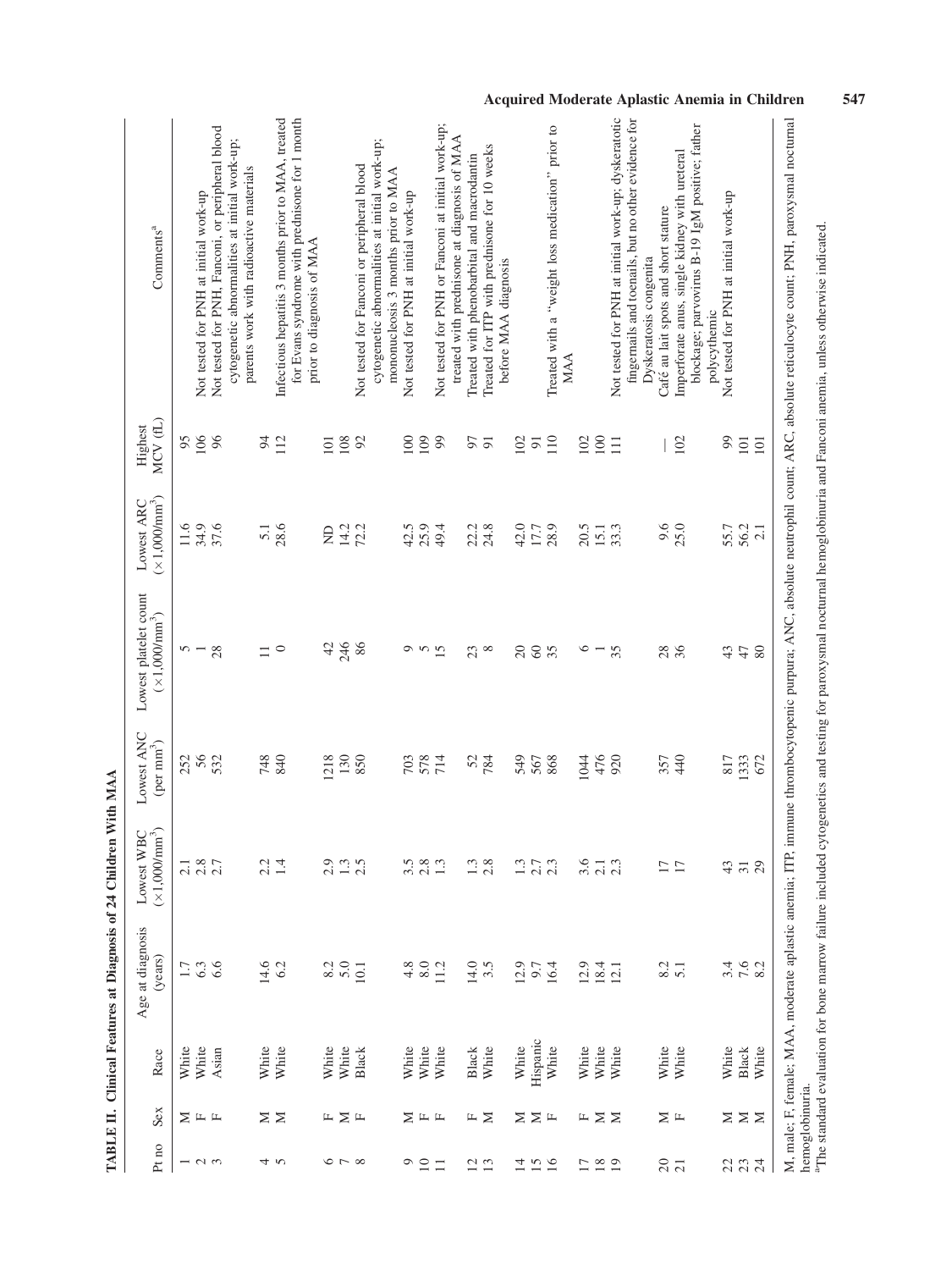| Pt no                                              | Outcome                         | Months from diagnosis<br>to outcome | Treatment<br>for MAA | Treatment after progression to SAA          | Survival<br>status | Follow-up time from<br>diagnosis (months) | Comments (unusual features)                                                                                                                                                                                                                                                                                                                                                      |
|----------------------------------------------------|---------------------------------|-------------------------------------|----------------------|---------------------------------------------|--------------------|-------------------------------------------|----------------------------------------------------------------------------------------------------------------------------------------------------------------------------------------------------------------------------------------------------------------------------------------------------------------------------------------------------------------------------------|
|                                                    | Resolved                        |                                     | None                 |                                             | Alive              | 8                                         |                                                                                                                                                                                                                                                                                                                                                                                  |
| $\sim$                                             | <b>Resolved</b>                 |                                     | None                 |                                             | Alive              | $\supseteq$                               |                                                                                                                                                                                                                                                                                                                                                                                  |
| $\sim$                                             | Resolved                        | $\Box$                              | None                 |                                             | Alive              |                                           |                                                                                                                                                                                                                                                                                                                                                                                  |
| 4                                                  | MAA                             |                                     | None                 |                                             | Alive              |                                           |                                                                                                                                                                                                                                                                                                                                                                                  |
| $\sim$                                             | MAA                             | 23                                  | Prednisone           |                                             | Alive              |                                           |                                                                                                                                                                                                                                                                                                                                                                                  |
|                                                    | MAA                             | $\overline{31}$                     | None                 |                                             | Alive              | 337774                                    |                                                                                                                                                                                                                                                                                                                                                                                  |
| $\circ$ $\sim$                                     | MAA                             | 45                                  | None                 |                                             | Alive              |                                           |                                                                                                                                                                                                                                                                                                                                                                                  |
| $\infty$                                           | MAA                             | 20                                  | Prednisone           |                                             | Alive              | 120                                       |                                                                                                                                                                                                                                                                                                                                                                                  |
|                                                    | SAA                             |                                     | None                 | ATG/Prednisone then                         | Expired            | 24                                        | Respiratory failure secondary to Aspergillus                                                                                                                                                                                                                                                                                                                                     |
|                                                    |                                 |                                     |                      | CsA/Oxymetholone                            |                    |                                           | fumigatus pneumonia                                                                                                                                                                                                                                                                                                                                                              |
| $\supseteq$                                        | SAA<br>SAA<br>SAA<br>SAA<br>SAA |                                     | None                 | HSCT (matched sibling donor)                | Alive              | $\mathcal{O}$                             |                                                                                                                                                                                                                                                                                                                                                                                  |
| $\Box$                                             |                                 |                                     | Prednisone           | ATG, then Danazol + CsA                     | Alive              | 216                                       |                                                                                                                                                                                                                                                                                                                                                                                  |
|                                                    |                                 |                                     | None                 | GMCSF, then ATG                             | Alive              | $120\,$                                   |                                                                                                                                                                                                                                                                                                                                                                                  |
|                                                    |                                 |                                     | None                 | <b>ATG/Prednisone</b>                       | Alive              | 117                                       |                                                                                                                                                                                                                                                                                                                                                                                  |
|                                                    |                                 |                                     | None                 | HSCT (matched sibling donor)                | Alive              |                                           |                                                                                                                                                                                                                                                                                                                                                                                  |
| $\begin{array}{c}\n2.7 \\ 2.7 \\ 1.7\n\end{array}$ |                                 | $7.36763$<br>$0.76763$              | $\rm None$           | HSCT (matched sibling donor)                | Alive              | 82                                        | After progression to SAA, developed MDS,                                                                                                                                                                                                                                                                                                                                         |
|                                                    |                                 |                                     |                      |                                             |                    |                                           | then underwent HSCT                                                                                                                                                                                                                                                                                                                                                              |
| $16$<br>17                                         | SAA<br>SAA                      | 7.5                                 | None                 | CsA/ATG/GCSF/Prednisone                     | Alive              | 23                                        |                                                                                                                                                                                                                                                                                                                                                                                  |
|                                                    |                                 | $\overline{c}$                      | None                 | HSCT (matched sibling donor)                | Alive              | 66                                        | Developed paroxysmal nocturnal                                                                                                                                                                                                                                                                                                                                                   |
|                                                    |                                 |                                     |                      |                                             |                    |                                           | hemoglobinuria                                                                                                                                                                                                                                                                                                                                                                   |
| $18\,$                                             | SAA                             | $\frac{8}{18}$                      | None                 | ATG/nodal irradiation                       | Alive              | 152                                       |                                                                                                                                                                                                                                                                                                                                                                                  |
| 19                                                 | <b>SAA</b>                      | $\overline{20}$                     | None                 | CsA/ATG/GMCSF, then HSCT                    | Expired            | 47                                        | Died of adult respiratory distress syndrome                                                                                                                                                                                                                                                                                                                                      |
|                                                    |                                 |                                     |                      | (matched unrelated donor)                   |                    |                                           | and multi-organ failure 4 months after                                                                                                                                                                                                                                                                                                                                           |
|                                                    |                                 |                                     |                      |                                             |                    |                                           | a<br>transplant. Autopsy did not identify<br>specific causal agent.                                                                                                                                                                                                                                                                                                              |
| 20                                                 | <b>SAA</b>                      | 23                                  | None                 | ATG, then $ATG +$ methylprednisolone        | Alive              | 166                                       | Initially negative for Fanconi anemia, but                                                                                                                                                                                                                                                                                                                                       |
|                                                    |                                 |                                     |                      |                                             |                    |                                           | found to be mosaic when retested<br>years later                                                                                                                                                                                                                                                                                                                                  |
| $\overline{21}$                                    | <b>SAA</b>                      | 30                                  | None                 | ATG, then HSCT (matched sibling<br>donor)   | Alive              | 181                                       |                                                                                                                                                                                                                                                                                                                                                                                  |
| 22                                                 | <b>SAA</b>                      | 101                                 | None                 | ATG, then HSCT (matched unrelated<br>donor) | Alive              | 194                                       | Developed paroxysmal nocturnal<br>hemoglobinuria                                                                                                                                                                                                                                                                                                                                 |
| 23                                                 | <b>SAA</b>                      | 128                                 | None                 | CsA/ATG/GMCSF/Prednisone                    | Alive              | 147                                       |                                                                                                                                                                                                                                                                                                                                                                                  |
| 24                                                 | <b>SAA</b>                      | 290                                 | None                 | HSCT (matched sibling donor)                | Alive              | 293                                       | Developed MDS, then underwent BMT                                                                                                                                                                                                                                                                                                                                                |
| factor.                                            |                                 |                                     |                      |                                             |                    |                                           | persistent MAA; SAA, progression to SAA; ATG, anti-thymocyte globulin; CsA, cyclosporine A; GCSF, granulocyte colony-stimulating factor; GMCSF, granulocyte-monocyte colony-stimulating<br>MAA, moderate aplastic anemia; SAA, severe aplastic anemia; MDS, myelodysplastic syndrome; HSCT, hematopoietic stem cell transplantation; Outcomes: Resolved, resolution of MAA; MAA, |

TABLE III. Course of the Disease and Outcomes for Children With MAA TABLE III. Course of the Disease and Outcomes for Children With MAA

548 Howard et al.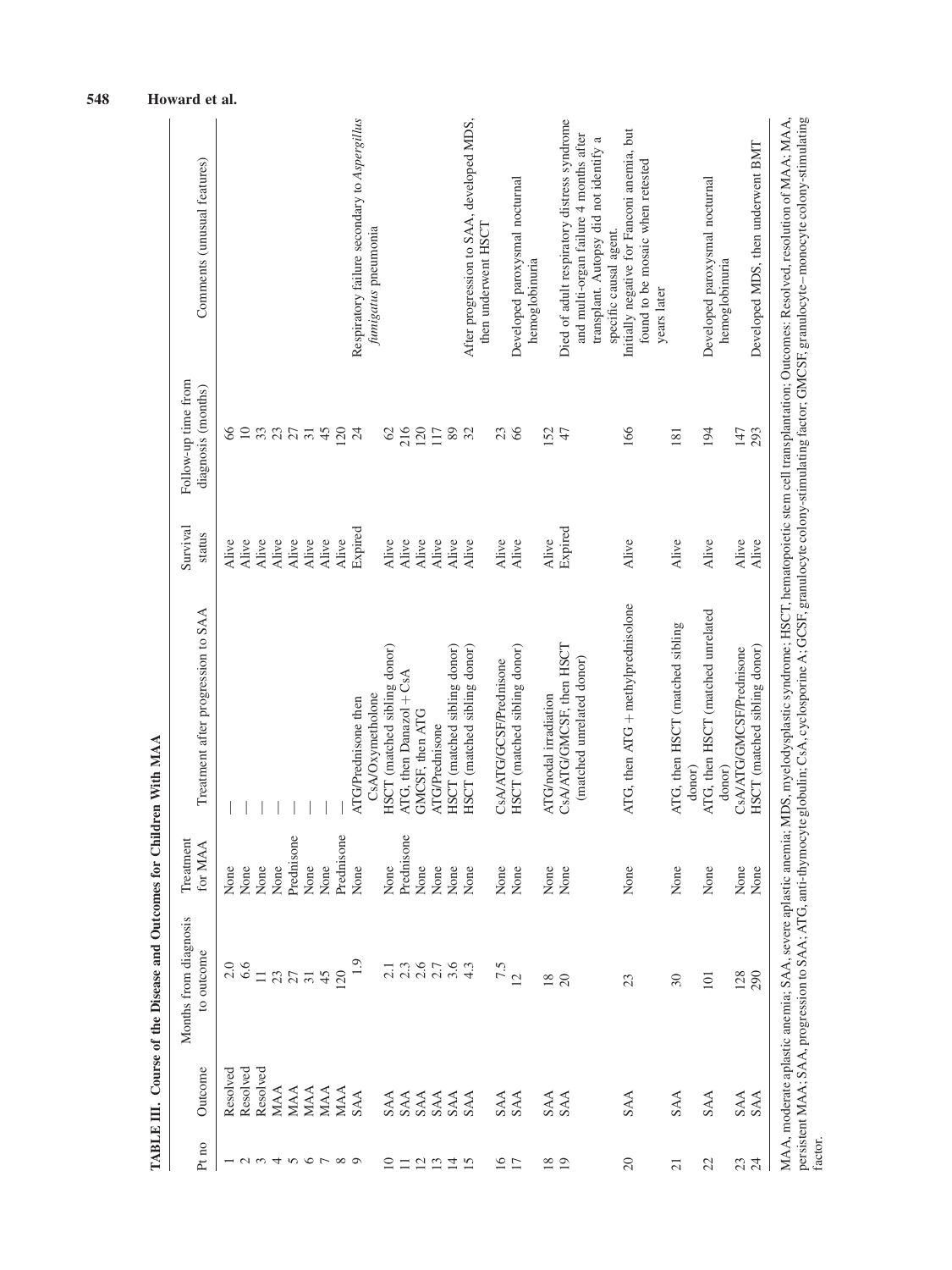

Fig. 1. Progression-free survival of children with moderate aplastic anemia. Kaplan–Meyer curve of progression to severe aplastic anemia is shown by the solid line  $(n = 16)$ . Resolution of aplastic anemia is shown by the dashed line  $(n = 3)$ . Thirty-six months after the diagnosis of moderate aplastic anemia, the progression-free survival was  $43 \pm 24\%$ .

Patients were followed for a median of 66 months (range, 10–293 months). Eight patients with resolution or persistence of MAA are currently alive. Of 16 patients who progressed to SAA, 8 underwent HSCT and 2 of these died 22 and 26 months after progression to SAA. One patient developed myelodysplastic syndrome after persistent MAA for 23 years. Patients 17 and 22 were diagnosed with PNH 1 and 8 years after the diagnosis of MAA.

## **DISCUSSION**

#### Presenting Features and Diagnosis of MAA

Although Evans syndrome has been reported after bone marrow transplantation for SAA [14], it has not been reported to precede MAA. Patients 5 and 13 suggest that immune thrombocytopenic purpura, Evans syndrome, and MAA may represent various syndromes within a

TABLE IV. Potential Risk Factors for Progression to SAA for Pediatric Patients With MAA

| Putative risk factor                                           | Patients who progressed to SAA                                        | Patients who did not progress to SAA | $P$ -value |  |
|----------------------------------------------------------------|-----------------------------------------------------------------------|--------------------------------------|------------|--|
| Race (White:Black:Other)                                       | 13:2:1                                                                | 6:1:1                                | 0.56       |  |
| Sex (male: female)                                             | 10:6                                                                  | 4:4                                  | 0.49       |  |
| Mean age at diagnosis (years)                                  | 9.8                                                                   | 7.3                                  | 0.14       |  |
|                                                                | Complete blood count values during the initial 6 weeks of observation |                                      |            |  |
| Mean of the lowest WBC for<br>each patient $(lmm3)$            | 2.481                                                                 | 2.238                                | 0.79       |  |
| Mean of the lowest ANC for<br>each patient $(lmm3)$            | 680                                                                   | 578                                  | 0.73       |  |
| Mean of the lowest platelet<br>count for each patient $(lmm3)$ | 28,188                                                                | 52,375                               | 0.07       |  |
| Mean of the lowest ARC for<br>each patient $(lmm3)$            | 29,440                                                                | 29,192                               | 0.28       |  |
| Mean of the highest MCV for<br>each patient (fL)               | 101                                                                   | 100.5                                | 0.60       |  |

WBC, white blood cell count; ANC, absolute neutrophil count; ARC, absolute reticulocyte count; MCV, erythrocyte mean cell volume.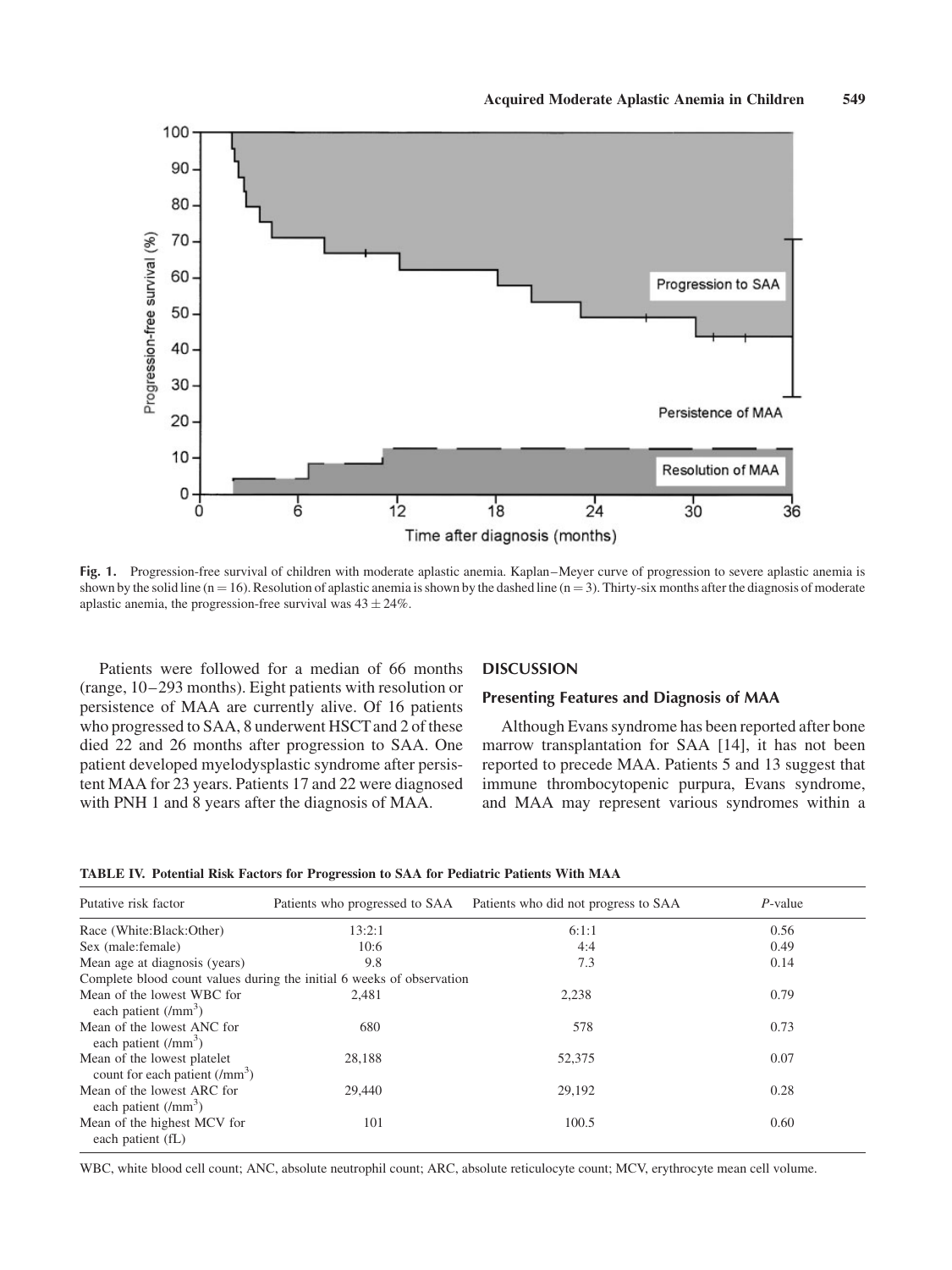# 550 Howard et al.

spectrum of autoimmune conditions that target antigens on hematopoietic cells and their precursors, a supposition consistent with reports of concurrent immune thrombocytopenia and aplastic anemia during pregnancy or with interferon therapy for hepatitis C [15,16]. Two patients  $(17$ and 22) were later diagnosed with PNH. Patient 17 did not have laboratory evidence of PNH at the time of diagnosis and patient 22 was not tested, so whether PNH was the cause or the result of bone marrow insufficiency was not clear.

## Reported Outcome of Moderate Aplastic Anemia

Only two studies of MAA in children have been published [11,17] and little is known about its natural history. In the current review of our 24-year experience with pediatric patients with MAA, we found an alarmingly high (67%) rate of progression to SAA. Although only two patients died, eight were treated with immunosuppression and eight with HSCT, with their attendant morbidity and risk for late toxicity or relapse. In a study of 111 Japanese children with MAA diagnosed from 1966 to 1985, followup information was available on 99 patients [17]. Of these, 25 recovered completely, 35 died, and 39 had intermediate outcomes (partial recovery, maintenance on medication, and/or transfusion dependence). Overall survival was 65%, but patients from the later treatment era (diagnosed from 1976 to 1985) had a 74% survival, compared to 54% in the previous era. Of 12 pediatric patients with MAA seen at St. Jude Children's Research Hospital between 1978 and 1991, three required no treatment, four required supportive care including transfusion for less than 6 months, and five progressed to SAA [11]. Although all patients in that report were long-term survivors, two of the seven patients who did not progress to SAA had persistent cytopenias and one developed myelodysplastic syndrome (patient 24 in the current report).

# Summary of Findings of This Study

We did not identify any prognostic factors associated with a higher (or lower) risk of progression. Therefore, if early intervention is considered, it must be directed toward all children with MAA. The timing of progression was unpredictable; some patients progressed to SAA within a few months of diagnosis, while others progressed after years of persistent MAA, suggesting that intervention should be considered even in patients with MAA that has persisted for years. None of the three patients whose MAA resolved completely had recurrence of MAA.

# Treatment of Childhood MAA

There have been no clinical trials of therapy for pediatric MAA, thus the indications for treatment and the optimal immunosuppressive regimen are not well defined.

In patients with SAA and no suitable bone marrow donor, immunosuppression is the most effective treatment. The best results have been achieved with combination therapy that included antilymphocyte or antithymocyte globulin (ALG or ATG) and cyclosporine [1,20–26]. In patients with SAA, this combination was superior to ALG alone in a randomized, multicenter trial that enrolled 84 patients with SAA and non-severe aplastic anemia (nSAA) [22,27]. In this study, 41 patients received ALG and methylprednisolone and 43 received ALG, methylprednisolone, and cyclosporine. At 4 months, 70% of patients responded to three-drug treatment compared to 41% of patients in the two-drug control group ( $P = 0.015$ ). In subgroup analysis, the improved response in patients treated with cyclosporine applied to patients with SAA  $(P = 0.011)$ , but not to those with nSAA  $(P = 0.6)$ . Furthermore, the difference in response rate did not translate into a survival advantage for patients with either SAA or nSAA, and the actuarial survival at 11.3 years was 58% in the cyclosporine group and 54% in the control group ( $P = 0.6$ ). Cyclosporine had substantial but reversible side effects. The authors concluded that for patients with SAA, treatment with ALG, methylprednisolone, and cyclosporine produced a higher rate of response than ALG plus methylprednisolone without cyclosporine, but nSAA patients did not benefit from the addition of cyclosporine.

Marsh et al. [28] studied adults and children with nSAA and demonstrated better response rates to antithymocyte globulin (ATG) plus cyclosporine than to cyclosporine alone. They enrolled 115 patients (97 adults, 18 children) with nSAA, defined as hypocellular bone marrow, a neutrophil count  $\geq 0.5 \times 10^9$ /L, and red cell or platelet transfusion dependence, in a randomized trial of cyclosporine versus cyclosporine plus ATG. These patients generally had more severe aplasia than the patients with MAA in our study. Forty-six percent of patients treated with cyclosporine alone had a complete or partial response, compared to 74% of patients treated with cyclosporine plus ATG ( $P = 0.02$ ). They concluded that the course of nSAA was favorably modified by more aggressive immunosuppression using ATG plus cyclosporine compared to cyclosporine alone. Eighteen children participated in the study, and they too had a better response to ATG plus cyclosporine (87%) than to cyclosporine alone (30%,  $P = 0.04$ ) [29].

In summary, in both adults and children with ''nonsevere'' aplastic anemia, the response to ATG plus cyclosporine was better than the response to cyclosporine alone, but the response to ALG plus cyclosporine was no better than the response to ALG alone. Therefore, if children with MAA are treated with immunosuppression, ATG (or ALG) should be included in the treatment regimen. Whether cyclosporine confers additional benefit in these patients is unknown.